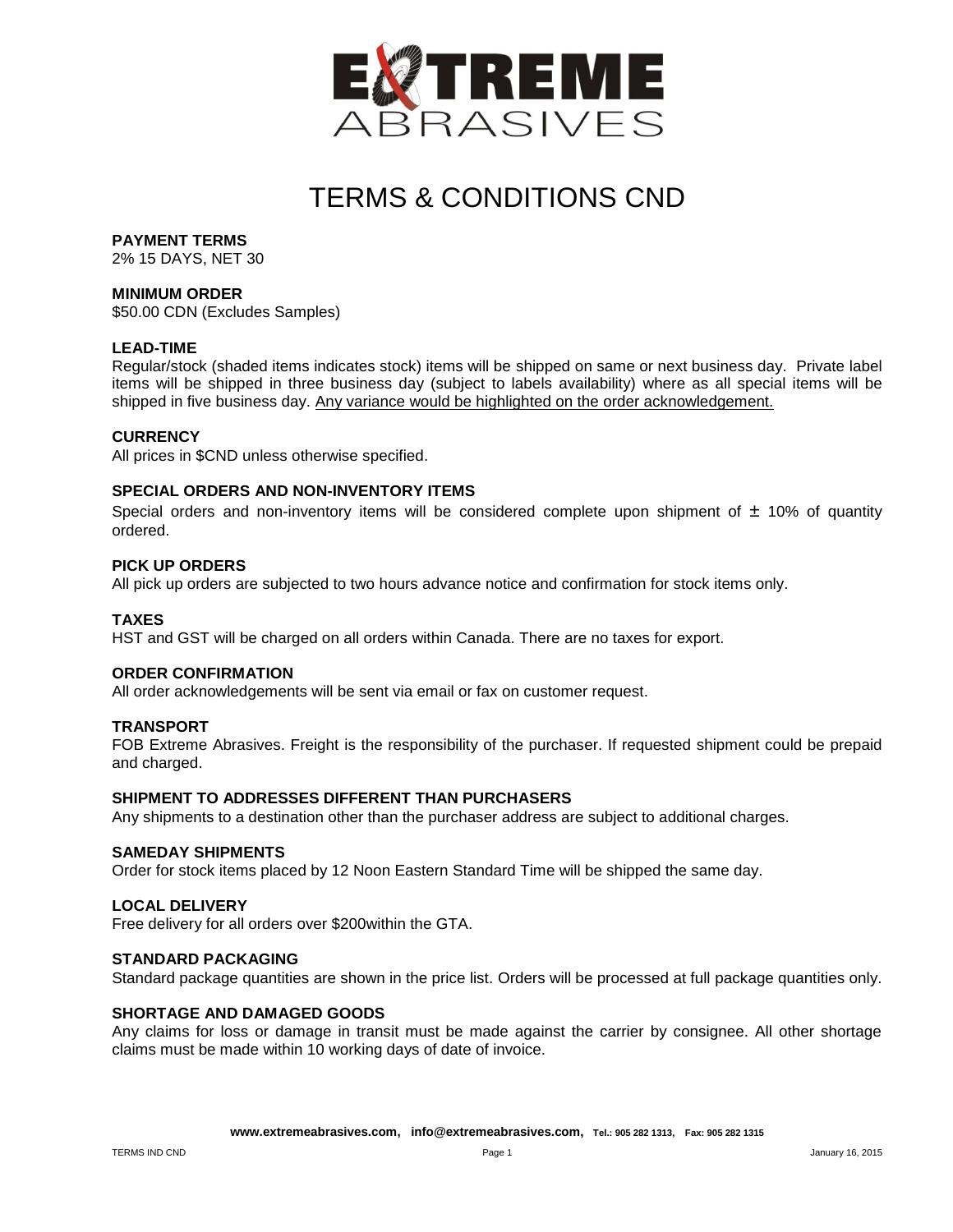

# **DELIVERY TIMES**

Stock items 24 hours or less for non-stock items 5 workdays if material available.

# **SELLING QUANTITY**

All items are sold in packages. The minimum order per item is one package. Custom and retail packaging available on request.

# **SAMPLES**

Available upon request and are excluded from minimum order requirement. Samples are free of charge.

# **PRODUCT WARRANTY**

Extreme Abrasives warrants merchandise to be free from all defects. The end user assumes all other risks, if any. Our liability for any and all claims, damages, losses and injuries arising out of relating to its performance or breach of any agreement of sales of the products and the manufacture, sales, delivery, resale repair or use of any product shall not exceed the purchase price of the product. It will be our option to either refund or replace products. In no event shall Extreme Abrasives be liable for incidental, special or consequential damages, including but not limited to loss of profits, business, goodwill, incurring of any down time, destruction or loss of any capital goods, liability for personal injury, death, property damage and any other type of damages, whether similar to or different from this listing. It is our policy to cooperate with our customers by accepting the return of Extreme Abrasives products under the following conditions:

# **EXTREME ABRASIVE'S RETURN POLICY**

- All returns must have a Return Goods Authorization number prior to return. If Extreme abrasives incorrectly fill your order, the merchandise is returnable upon authorization, via freight collect for full credit. The merchandise must be in original package and saleable.
- A written request, complete product and invoice information, quantity of items being return, no later than 12 months from date of purchase.
- Extreme abrasives reserves right to select only saleable items for return
- Special items custom made for customers can not be return.
- Return authorization numbers are valid for 45 days from the issue date and they should be clearly marked on all paper work.

# **CUSTOMER REQUESTED RETURNS FOR REASON OTHER THAN SUPPLIERS ERORS**

- Return freight must be prepaid by customer
- Only merchandise listed in the current price list qualifies for return
- Merchandise must be in Full Package quantities and in saleable condition. No part packages are allowed.
- Customer invoice date for product must be within 6 months of requested return date.
- Non stock, specials, and private labeled products are not returnable.
- Returns must be offset by a new order for the equivalent amount.
- Credit will be subject to a 15% re-stocking charge
- No returns will be accepted after 180 days from date of invoice.

# **ALL PRICES ARE SUBJECT TO CHANGE WITHOUT NOTICE.**